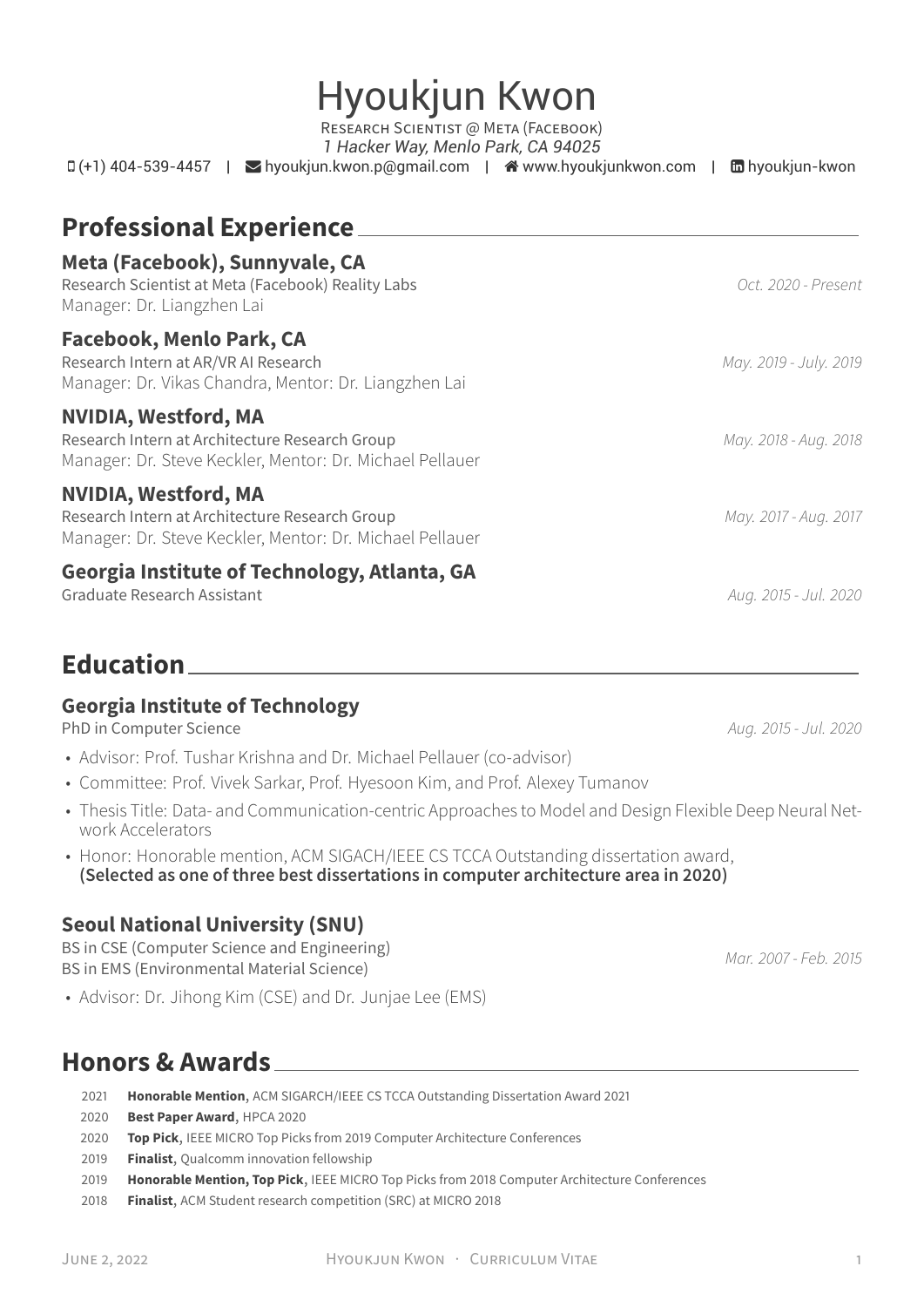# **Research Interests**

**Computer architecture HW accelerator for deep learning (DL) workloads Mapping and dataflow optimization on accelerators Cross-stack optimization of AI systems Network-on-Chips (NoCs) Machine learning**

#### **Book**

Tushar Krishna, **Hyoukjun Kwon**, Angshuman Parashar, Michael Pellauer, and Ananda Samajdar *(alphabetical order)*, *"Synthesis lecture on computer architecture: Data Orchestration in Deep Learning Accelerators [\(Link\)](https://www.morganclaypool.com/doi/10.2200/S01015ED1V01Y202005CAC052)"*, *Morgan & Claypool Publishers*, *August 2020*

# **Peer-reviewed Publications**

Jiaqi Gu,**Hyoukjun Kwon**, Dilin Wang, Wei Ye, Meng Li, Yu-Hsin Chen, Liangzhen Lai, Vikas Chandra, and David Z. Pan, *"Multi-Scale High-Resolution Vision Transformer for Semantic Segmentation"*, *IEEE/CVF Conference on Computer Vision and Pattern Recognition (CVPR)*, *2022 (to appear)*

Prasanth Chatarasi,**Hyoukjun Kwon**, Angshuman Parashar, Michael Pellauer, Tushar Krishna and Vivek Sarkar, *"Marvel: A Data-Centric Approach for Mapping Deep Learning Operators on Spatial Accelerators"*, *ACM Transactions on Architecture and Code Optimization (TACO)*, *2021*

Gordon E Moon,**Hyoukjun Kwon**, Geonhwa Jeong, Prasanth Chatarasi, Sivasankaran Rajamanickam, Tushar Krishna,*"Evaluating Spatial Accelerator Architectures with Tiled Matrix-Matrix Multiplication"*, *IEEE Transactions on Parallel and Distributed Systems (TPDS)*, *2021*

Eric Qin, Geonhwa Jeong, William Won, Sheng-Chun Kao, **Hyoukjun Kwon**, Sudarshan Srinivasan, Dipankar Das, Gordon E. Moon, Sivasankaran Rajamanickam, Tushar Krishna, *"Extending Sparse Tensor Accelerators to Support Multiple Compression Formats"*, *The 35th IEEE International Parallel & Distributed Processing Symposium (IPDPS)*, *2021*

**Hyoukjun Kwon**, Liangzhen Lai, Michael Pellauer, Tushar Krishna, Yu-Hsin Chen, Vikas Chandra, *"Heterogeneous Dataflow Accelerators for Multi-DNN Workloads"*, *The 27th IEEE International Symposium on High-Performance Computer Architecture (HPCA)*, *2021*

**Hyoukjun Kwon**, Michael Pellauer, Angshuman Parashar, Tushar Krishna, *"Flexion: A Quantitative Metric for Flexibility in DNN Accelerators"*, *IEEE Computer Architecture Letters (CAL)*, *2021*

**Robert Guirado and Hyoukjun Kwon (equal contribution)**, Sergi Abadal, Eduard Alarcon, Tushar Krishna, *"Dataflow-Architecture Co-Design for 2.5D DNN Accelerators using Wireless Network-on-Package"*, *The 26th Asia and South Pacific Design Automation Conference (ASP-DAC)*, *2021*

Jinwoo Kim, Gauthaman Murali, Heechun Park, Eric Qin, **Hyoukjun Kwon**, Venkata Chaitanya Krishna, Nihar Dasari, Arvind Singh, Minah Lee, Hakki Torun, Kallol Roy, Madhavan Swaminathan, Saibal Mukhopadhyay, Tushar Krishna, Sung Kyu Lim,*"Architecture, Chip, and Package Co-design Flow for 2.5D Integration of Reusable IP Chiplets"*, *IEEE Transactions on Very Large Scale Integration (VLSI) Systems (VLSI)*, *2020*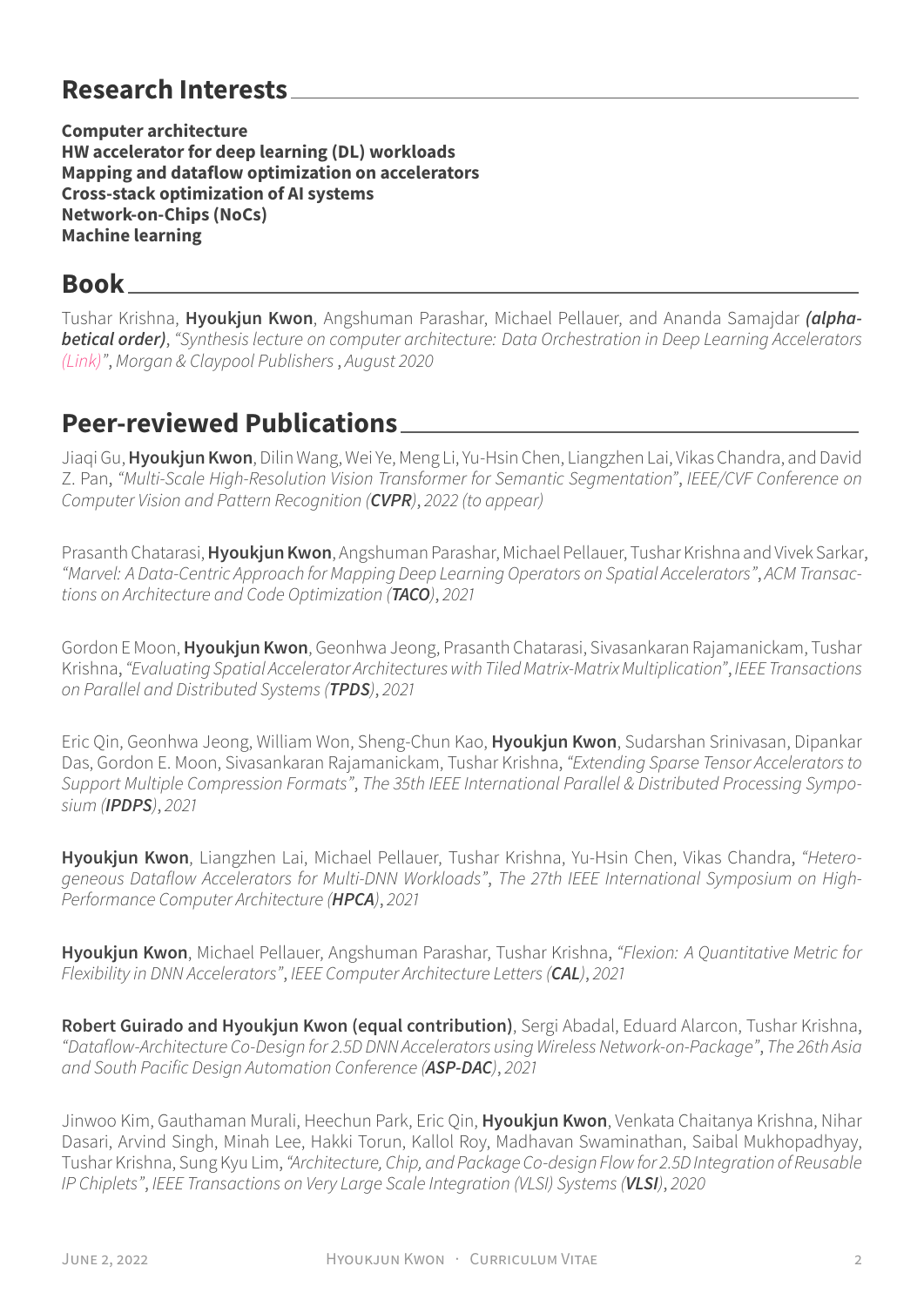Lei Yang, Zheyu Yan, Meng Li, **Hyoukjun Kwon**, Liangzhen Lai, Tushar Krishna, Vikas Chandra, Weiwen Jiang, Yiyu Shi, *"Co-Exploration of Neural Architectures and Heterogeneous ASIC Accelerator Designs Targeting Multiple Tasks"*, *The 57th Annual Design Automation Conference (DAC)*, *2020*

**Hyoukjun Kwon**, Prasanth Chatarasi, Michael Pellauer, Angshuman Parashar, Vivek Sarkar, Tushar Krishna, *"MAESTRO: A Data-Centric Approachto Understand Reuse, Performance, and Hardware Cost of DNN Dataflows"*, *IEEE MICRO: Top-Picks in Computer Architecture Conferences in 2019 (Top-Picks)*, *2020*

Eric Qin, Ananda Samajdar, **Hyoukjun Kwon**, Vineet Nadella, Sudarshan Srinivasan, Dipankar Das, Bharat Kaul, Tushar Krishna, *"SIGMA: A Sparse and Irregular GEMM Accelerator with Flexible Interconnects for DNN Training"*, *The 26th IEEE International Symposium on High-Performance Computer Architecture (HPCA)*, *2020 Received the best paper award*

Robert Guirado, **Hyoukjun Kwon**, Sergi Abadal, Eduard Alarcon, Tushar Krishna, *"Understanding the Impact of On-Chip Communication on DNN Accelerator Performance"*, *The 26th IEEE International Conference on Electronics Circuits and Systems (ICECS)*, *2019*

**Hyoukjun Kwon**, Prasanth Chatarasi, Michael Pellauer, Angshuman Parashar, Vivek Sarkar, Tushar Krishna, *"Understanding Reuse, Performance, and Hardware Cost of DNN Dataflows: A Data-Centric Approach"*, *The 52nd IEEE/ACM International Symposium on Microarchitecture (MICRO)*, *2019 Selected as Top Picks in Computer Architecture Conferences in 2019*

Jinwoo Kim, Gauthaman Murali, Heechun Park, Eric Qin, **Hyoukjun Kwon**, Venkata Chaitanya Krishna, Nihar Dasari, Arvind Singh, Minah Lee, Hakki Torun, Kallol Roy, Madhavan Swaminathan, Saibal Mukhopadhyay, Tushar Krishna, Sung Kyu Lim,*"Architecture, Chip, and Package Co-design Flow for 2.5D Integration of Reusable IP Chiplets"*, *The 56th Design Automation Conference (DAC)*, *2019*

Zhongyuan Zhao, **Hyoukjun Kwon**, Sachit Kuhar, Weiguang Sheng , Zhigang Mao, Tushar Krishna, *"mRNA: Enabling Efficient Mapping Space Exploration on a Reconfigurable Neural Accelerator"*, *The 20th IEEE International Symposium on Performance Analysis of Systems and Software (ISPASS)*, *2019*

**Hyoukjun Kwon**, Ananda Smajdar, Tushar Krishna,*"A Communication-driven Approach for Designing Flexible DNN Accelerators"*, *IEEE Micro Special Issue on Hardware Acceleration (IEEE Micro)*, *2018*

Brian Lebiednik, Sergi Abadal, **Hyoukjun Kwon**, Tushar Krishna, *"Architecting a Secure Wireless Network-on-Chip"*, *The 12th IEEE/ACM International Symposium on Networks-on-Chip (NOCS)*, *2018*

**Hyoukjun Kwon**, Ananda Samajdar, Tushar Krishna, *" MAERI: Enabling Flexible Dataflow Mapping over DNN Accelerators via Reconfigurable Interconnects"*, *The 23rd ACM International Conference on Architectural Support for Programming Languages and Operating Systems (ASPLOS)*, *2018 Honorable mention for Top Picks in Computer Architecture Conferences in 2018*

**Hyoukjun Kwon**, Ananda Samajdar, Tushar Krishna, *" MAERI: Enabling Flexible Dataflow Mapping over DNN Accelerators via Reconfigurable Interconnects"*, *The Inaugural Sysml Conference (Sysml), not archived*, *2018*

Brian Lebiednik, Sergi Abadal, **Hyoukjun Kwon**, Tushar Krishna, *"Spoofing Prevention via RF Power Profiling in Wireless Network-on-Chip"*, *The 3rd International Workshop on Advanced Interconnect Solutions and Technologies for Emerging Computing Systems (AISTECS)*, *2018*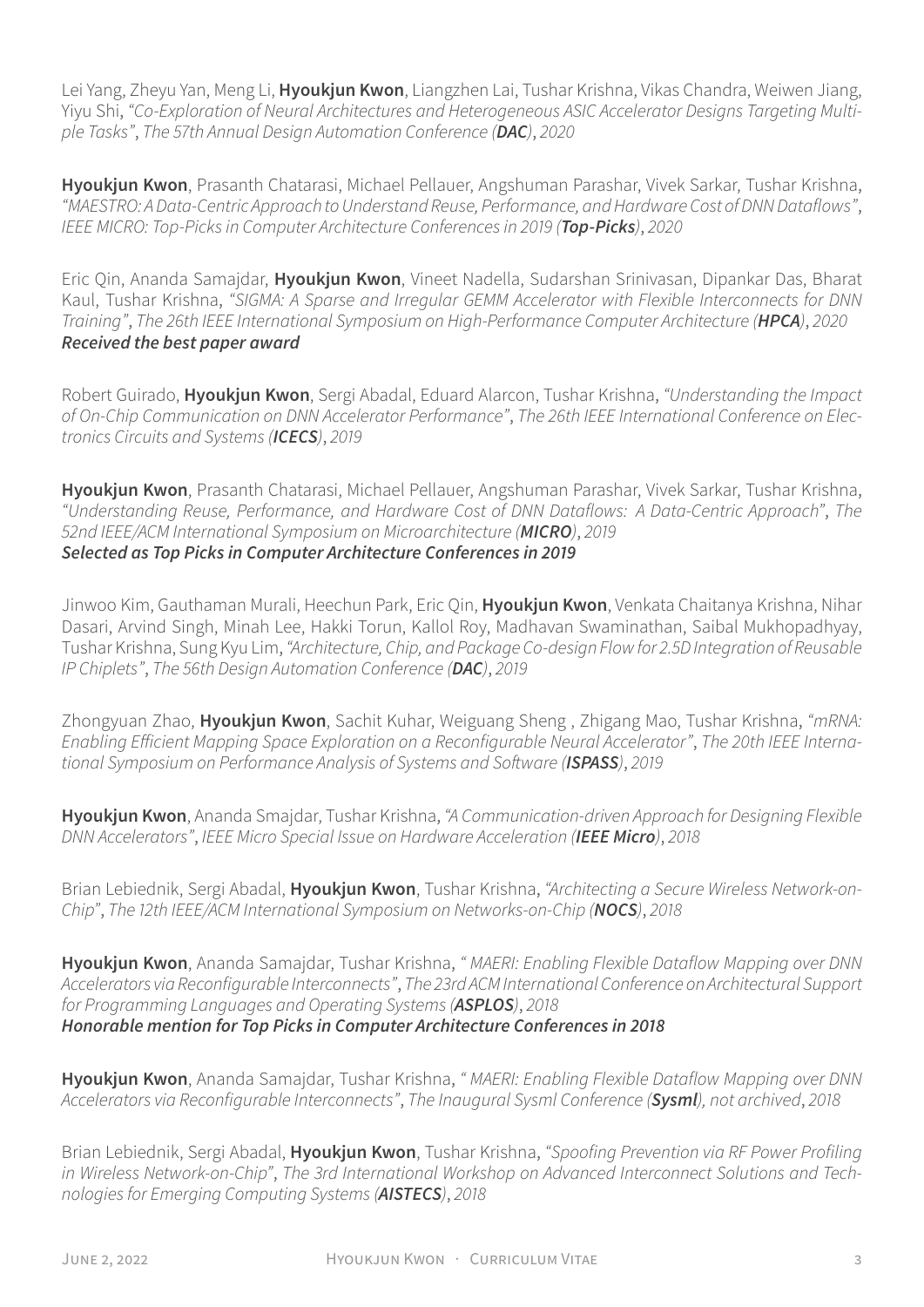**Hyoukjun Kwon**, Ananda Samajdar, Tushar Krishna, *"Rethinking NoCs for Spatial Neural Network Accelerators"*, *The 11th International Symposium on Networks-on-Chips (NOCS)*, *2017*

Janardhan Rao Doppa, Ryan Gary Kim, Mihailo Isakov, Michel A. Kinsy, **Hyoukjun Kwon**, Tushar Krishna, *"Adaptive Manycore Architectures for Big Data Computing"*, *The 11th International Symposium on Networks-on-Chips (NOCS)*, *2017*

**Hyoukjun Kwon**, William Harris, Hadi Esmaeilzadeh, *"Proving Flow Security of Sequential Logic via Automatically Synthesized Relational Invariants"*, *The 34th Computer Security Foundations (CSF)*, *2017*

**Hyoukjun Kwon**, Tushar Krishna, *"OpenSMART: Single-Cycle Multi-hop NoC Generator in BSV and Chisel"*, *The 18th IEEE International Symposium on Performance Analysis of Systems and Software (ISPASS)*, *2017*

**Hyoukjun Kwon**, Dohyun Kim, Jisung Park, Jihong Kim, *"Improving the Lifetime of NAND Flash-based Storages Using MADE (Minhash-Assisted Delta-compression Engine)"*, *Korean Institute of Information Science and Engineers Annual Conference (KIISE)*, *2014*

# **Invited Talks**

| <b>Accelerator System Design Challenges from Real-time and</b><br><b>Multi-DNN Workloads</b>                                                                                                                  |           |
|---------------------------------------------------------------------------------------------------------------------------------------------------------------------------------------------------------------|-----------|
| IEEE International Conference on Artificial Intelligence Circuits and Systems - Tutorial                                                                                                                      | Jun. 2022 |
| <b>Heterogeneous Dataflow Accelerators for AR/VR Workload</b><br><b>ACM SigArch Korea Workshop</b>                                                                                                            | Aug. 2021 |
| Understanding hardware-mapping-model co-design space for<br>efficient deep learning inference<br>Seoul National University: AI Summer School 2021                                                             | Aug. 2021 |
| <b>Understanding Reuse, Performance, and Hardware Cost of DNN</b><br><b>Accelerator Dataflows</b><br>Pohang University of Science and Technology (Postech); Online Invited Talk - AI Seminar<br><b>Series</b> | Aug. 2020 |
| An Open Source Framework for Exploring Dataflow and<br><b>Generating DNN Accelerators Supporting Flexible Dataflow</b><br>IBM Research, Yorktown Heights, New York                                            | Nov. 2018 |

## **Services**

#### **Architecture, Compiler, and System Support for Multi-model DNN Workloads Workshop**

Workshop co-organizer (main PoC) *2021 (MICRO), 2022 (ISCA)* [\(2021 at MICRO link\)](https://research.fb.com/arch-comp-sys-support-for-multi-model-dnn-workshop/) [, \(2022 at ISCA link\)](https://research.facebook.com/architecture-compiler-and-system-support-for-multimodel-dnn-workloads-workshop/)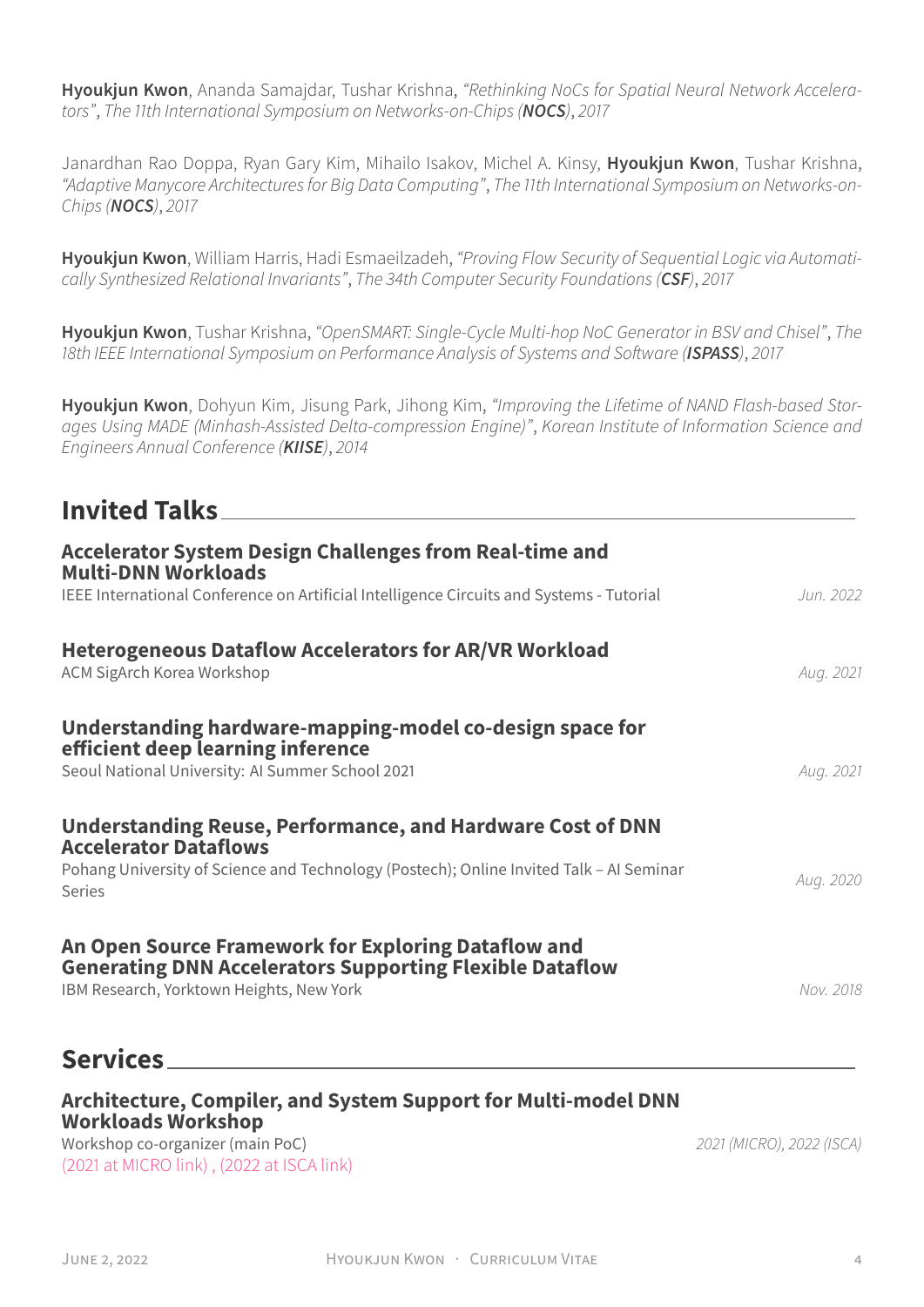| <b>Program Committee (PC)</b><br>IEEE International Symposium on Workload Characterization (IISWC)                                                              | 2022                   |
|-----------------------------------------------------------------------------------------------------------------------------------------------------------------|------------------------|
| <b>Technical Program Committee (TPC)</b><br>The International Conference for High Performance Computing, Networking, Storage,<br>and Analysis (SC)              | 2022                   |
| <b>External Review Committee (ERC)</b><br>IEEE/ACM International Symposium on Computer Architecture (ISCA)                                                      | 2021, 2022             |
| <b>External Review Committee (ERC)</b><br>The ACM International Conference on Architectural Support for Programming Languages<br>and Operating Systems (ASPLOS) | 2023                   |
| <b>External Review Committee (ERC)</b><br>IEEE/ACM International Symposium on Microarchitecture (MICRO)                                                         | 2021, 2022             |
| <b>Journal Reviewer</b><br>IEEE Computer Architecture Letters                                                                                                   | 2020, 2021             |
| <b>Journal Reviewer</b><br><b>IEEE MICRO</b>                                                                                                                    | 2019, 2022             |
| <b>Journal Reviewer</b><br>IEEE Transactions on Computer-Aided Design of Integrated Circuits and Systems                                                        | 2021                   |
| <b>Journal Reviewer</b><br>ACM Transactions on Architecture and Code Optimization (TACO)                                                                        | 2019, 2020, 2021       |
| <b>Journal Reviewer</b><br>IEEE Transactions on Emerging Topics in Computing                                                                                    | 2022                   |
| <b>Journal Reviewer</b><br>IEEE Transactions on Computers (TOC)                                                                                                 | 2019, 2020, 2021, 2022 |
| <b>Journal Reviewer</b><br>IEEE Journal on Emerging and Selected Topics in Circuits and Systems (JETCAS)                                                        | 2020                   |
| <b>Journal Reviewer</b><br>IEEE Transactions on Neural Networks and Learning Systems (TNNLS)                                                                    | 2020                   |
| <b>Journal Reviewer</b><br>IEEE Open Journal of Circuits and Systems (CAS)                                                                                      | 2020                   |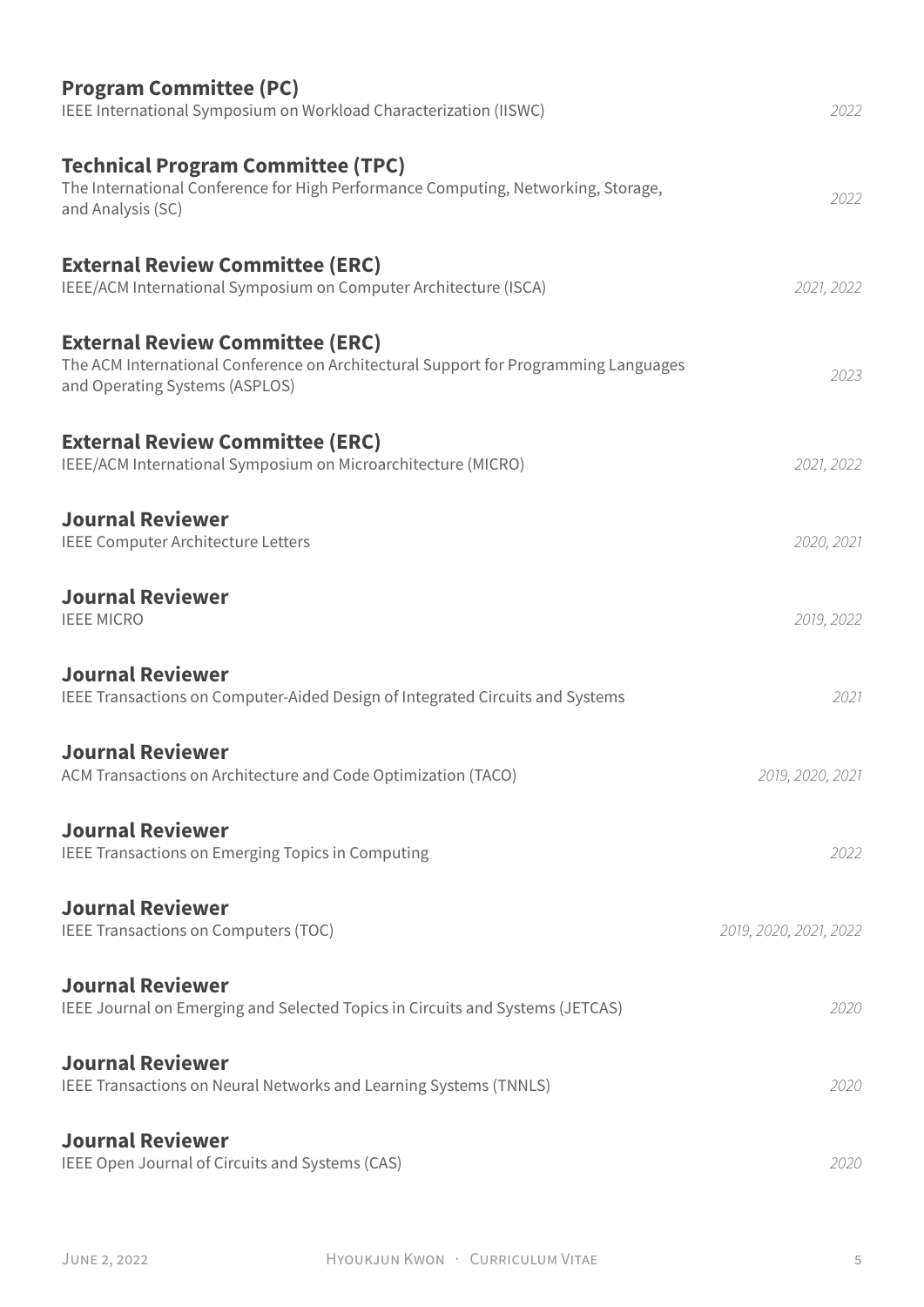| Talks in Industry/National Labs_                                                                                                                       |           |
|--------------------------------------------------------------------------------------------------------------------------------------------------------|-----------|
| <b>Understanding Dataflow in DNN Accelerators and Modeling Them</b><br>with MAESTRO                                                                    |           |
| Sandia National Lab and Pacific Northwest National Lab (Online Talk)                                                                                   | Dec. 2019 |
| <b>Understanding Dataflows in DNN Accelerators</b><br>Facebook, Menlo Park, California                                                                 | Jun. 2019 |
| <b>Communication-driven Approach to Design DNN Accelerators</b><br>Western Digital, Online Talk                                                        | Sep. 2018 |
| <b>Analyzing Dataflows in Accelerators</b><br>NVIDIA, Westford, Massachusetts                                                                          | Aug. 2018 |
| <b>Optimizing Networks-On-Chip for Deep Learning Accelerators</b><br>using Micro-switches<br>NVIDIA, Westford, Massachusetts                           | Aug. 2017 |
| Automatic generation of low-latency networks-on-chip<br>Bluespec Inc., Framingham, Massachusetts                                                       | Jul. 2017 |
| Talks in Academia                                                                                                                                      |           |
| <b>Understanding Reuse, Performance, and Hardware Cost of DNN</b><br><b>Accelerator Dataflows</b>                                                      |           |
| Seoul National University, Seoul, Korea                                                                                                                | Jan. 2020 |
| <b>Modeling and Analyzing Dataflows in DNN Accelerators</b><br>Tokyo City University, 2018, Tokyo, Japan                                               | Dec. 2018 |
| <b>Enabling Rapid Design Space Exploration and Prototyping of DNN</b>                                                                                  |           |
| <b>Accelerators</b><br>Massachusetts Institute of Technology (MIT), 2018, Cambridge, Massachusetts                                                     | Jul. 2018 |
| A Communication-driven Approach to Designing Flexible DNN<br><b>Accelerators</b>                                                                       |           |
| CMU, Pittsburgh, Pennsylvania                                                                                                                          | May. 2018 |
| [Teaching] Designing CNN Accelerators using Bluespec System<br><b>Verilog</b>                                                                          |           |
| Seoul National University (SNU), Seoul, Korea<br>A three-day lecture for undergraduate students<br>(https://github.com/hyoukjun/DesignCNNAccelerators) | Dec. 2017 |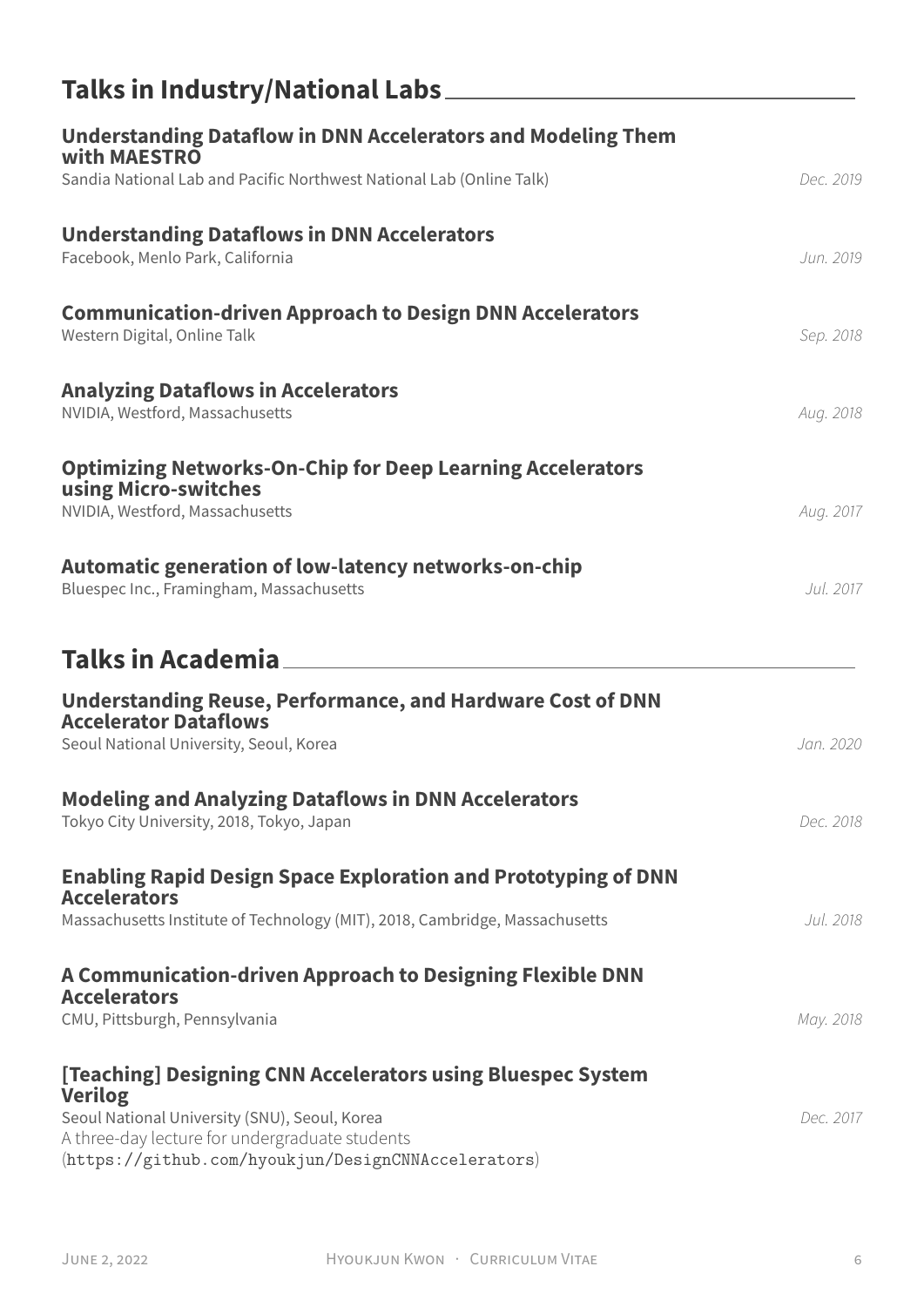| Light-weight and High-performance NoC for DNN accelerators<br>Konkuk University, Seoul, Korea                                                                                                                       | Oct. 2017 |
|---------------------------------------------------------------------------------------------------------------------------------------------------------------------------------------------------------------------|-----------|
| Talks at Conferences/Workshops_                                                                                                                                                                                     |           |
| <b>Heterogeneous Dataflow Accelerators for Multi-DNN Workloads</b><br>HPCA 2021, Online                                                                                                                             | Mar. 2021 |
| Understanding the Impact of On-Chip Communication on DNN<br><b>Accelerator Performance</b><br>MICRO 2019, Columbus, Ohio                                                                                            | Oct. 2019 |
| [Tutorial] Enabling Rapid Design Space Exploration and<br><b>Prototyping of DNN Accelerators</b><br>HPCA 2019, Washington D.C.<br>http://synergy.ece.gatech.edu/tools/maeri/maeri-tutorial-hpca-2019/               | Feb. 2019 |
| [Tutorial] MAERI: Enabling Rapid Design Space Exploration and<br><b>Prototyping of DNN Accelerators</b><br>ISCA 2018, Los Angeles, California<br>http://synergy.ece.gatech.edu/tools/maeri/maeri tutorial isca2018/ | Mar. 2018 |
| <b>MAERI: Enabling Flexible Dataflow Mapping over DNN</b><br><b>Accelerators via Reconfigurable Interconnects</b><br>ASPLOS 2018, Williamsburg, Virginia                                                            | Mar. 2018 |
| [Demo] MAESTRO: An Open-source Infrastructure for Modeling<br><b>Dataflows within Deep Learning Accelerators</b><br>Corgarch 2018 (colocated with ASPLOS 2018), Williamsburg, Virginia                              | Mar. 2018 |
| [Demo] OpenSMART: An Opensource Single-cycle Multi-hop NoC<br>Generator<br>SC17 OpenSuCo 2017, Denver, Colorado                                                                                                     | Nov. 2017 |
| <b>Rethinking NoCs for Spatial Neural Network Accelerators</b><br>NOCS 2017, Seoul, Korea                                                                                                                           | Oct. 2017 |
| <b>Adaptive Manycore Architectures for Big Data Computing</b><br>NOCS 2017, Seoul, Korea                                                                                                                            | Oct. 2017 |
| <b>Proving Flow Security of Sequential Logic via</b><br><b>Automatically-Synthesized Relational Invariants</b><br>CSF 2017, Santa Barbara, California                                                               | Aug. 2017 |
| <b>OpenSMART: Single-cycle Multi-hop NoC Generator in BSV and</b><br><b>Chisel</b><br>ISPASS 2017, Santa Rosa, California                                                                                           | May. 2017 |